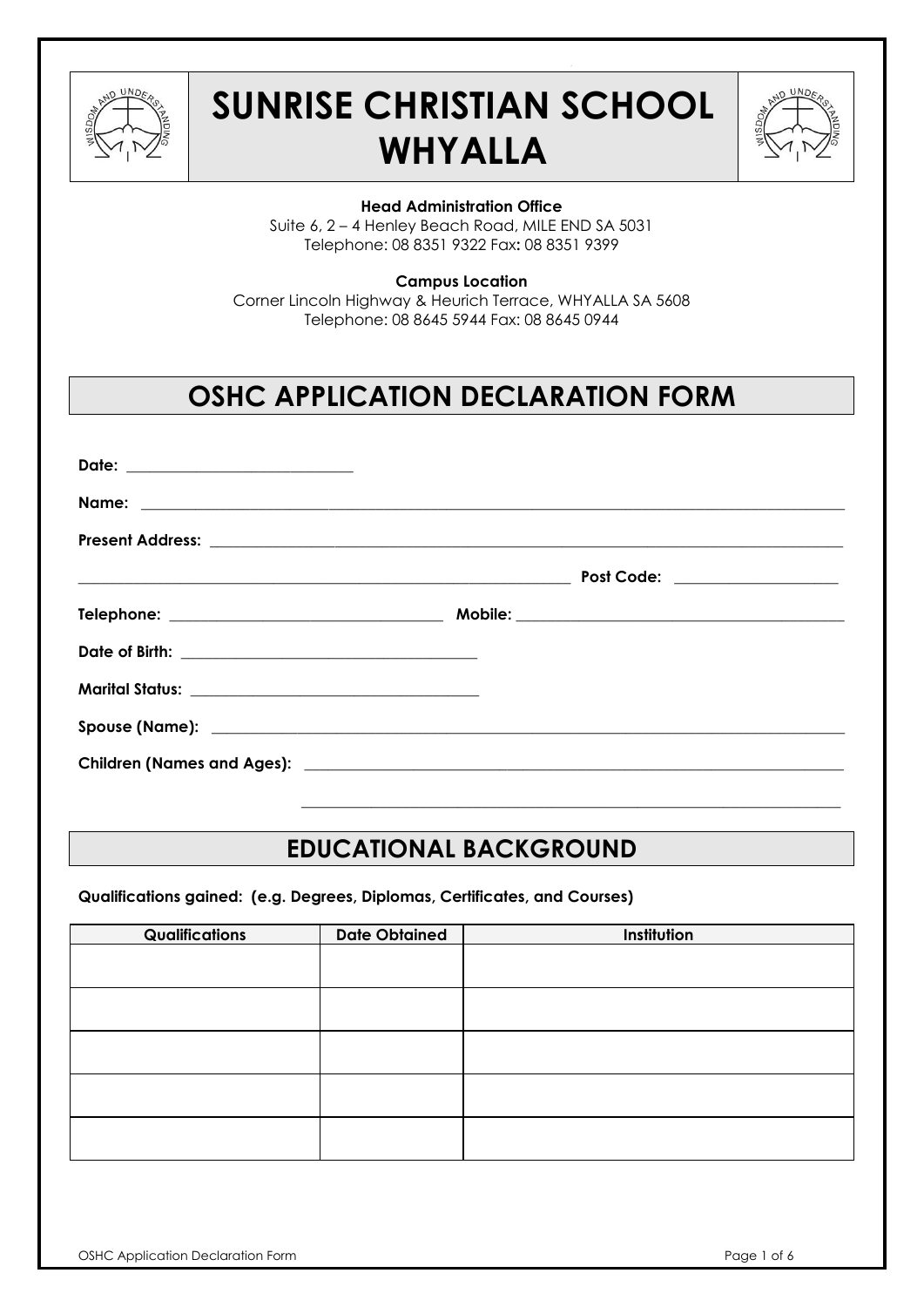### **BIBLE TRAINING**

## **GENERAL DATA**

1. Do you have any future desires or plans for further training or study? \_\_\_\_\_\_\_\_\_\_\_\_\_\_\_\_\_\_\_\_\_\_\_\_\_

### **WORK EXPERIENCE**

**Previous Experience:** 

| <b>Company</b> | <b>Class Responsibility</b> | Year (s) |
|----------------|-----------------------------|----------|
|                |                             |          |
|                |                             |          |
|                |                             |          |
|                |                             |          |
|                |                             |          |
|                |                             |          |
|                |                             |          |
|                |                             |          |
|                |                             |          |
|                |                             |          |
|                |                             |          |
|                |                             |          |
|                |                             |          |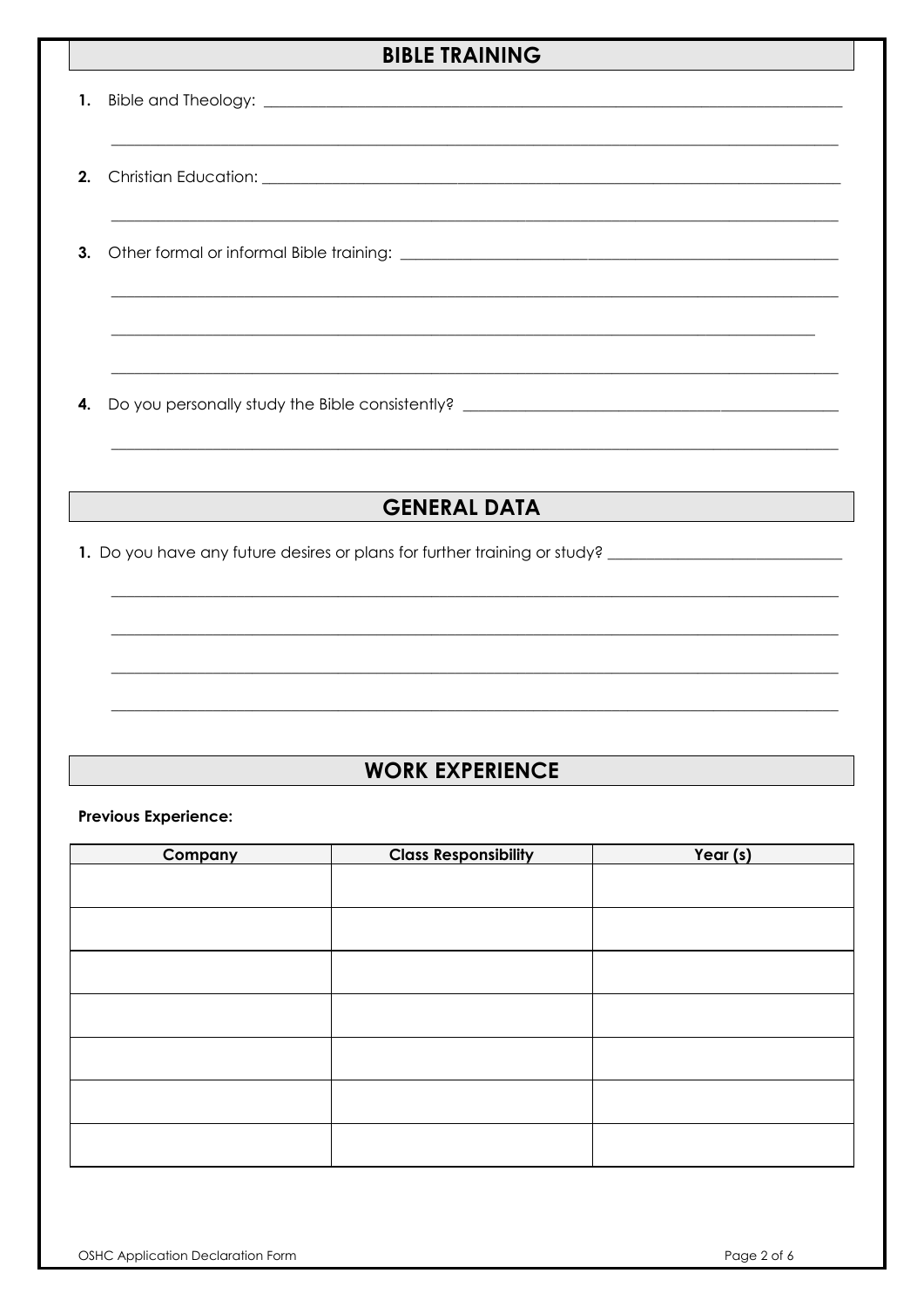|    | Present Salary: _________________________                                                                                                                             |
|----|-----------------------------------------------------------------------------------------------------------------------------------------------------------------------|
|    | <b>PERSONAL VIEW</b><br><u> 1980 - Johann Barbara, martxa a</u>                                                                                                       |
| 1. | How long have you had assurance that Christ is your personal Lord and Saviour?<br>,我们也不能在这里的时候,我们也不能在这里的时候,我们也不能在这里的时候,我们也不能会在这里的时候,我们也不能会在这里的时候,我们也不能会在这里的时候,我们也不    |
| 2. | ,我们也不会有什么。""我们的人,我们也不会有什么?""我们的人,我们也不会有什么?""我们的人,我们也不会有什么?""我们的人,我们也不会有什么?""我们的人<br>Describe your present relationship with the Lord: _______________________________ |
| 3. |                                                                                                                                                                       |
|    |                                                                                                                                                                       |
| 4. | Involvement in Church activities (list and indicate degree of regularity): ________________________                                                                   |
|    |                                                                                                                                                                       |
| 5. | What is your personal view regarding creation? _________________________________                                                                                      |
|    |                                                                                                                                                                       |
|    |                                                                                                                                                                       |
| 6. | Please share with us your personal attitude toward liquor, tobacco and matters of recreation and                                                                      |
|    |                                                                                                                                                                       |
|    |                                                                                                                                                                       |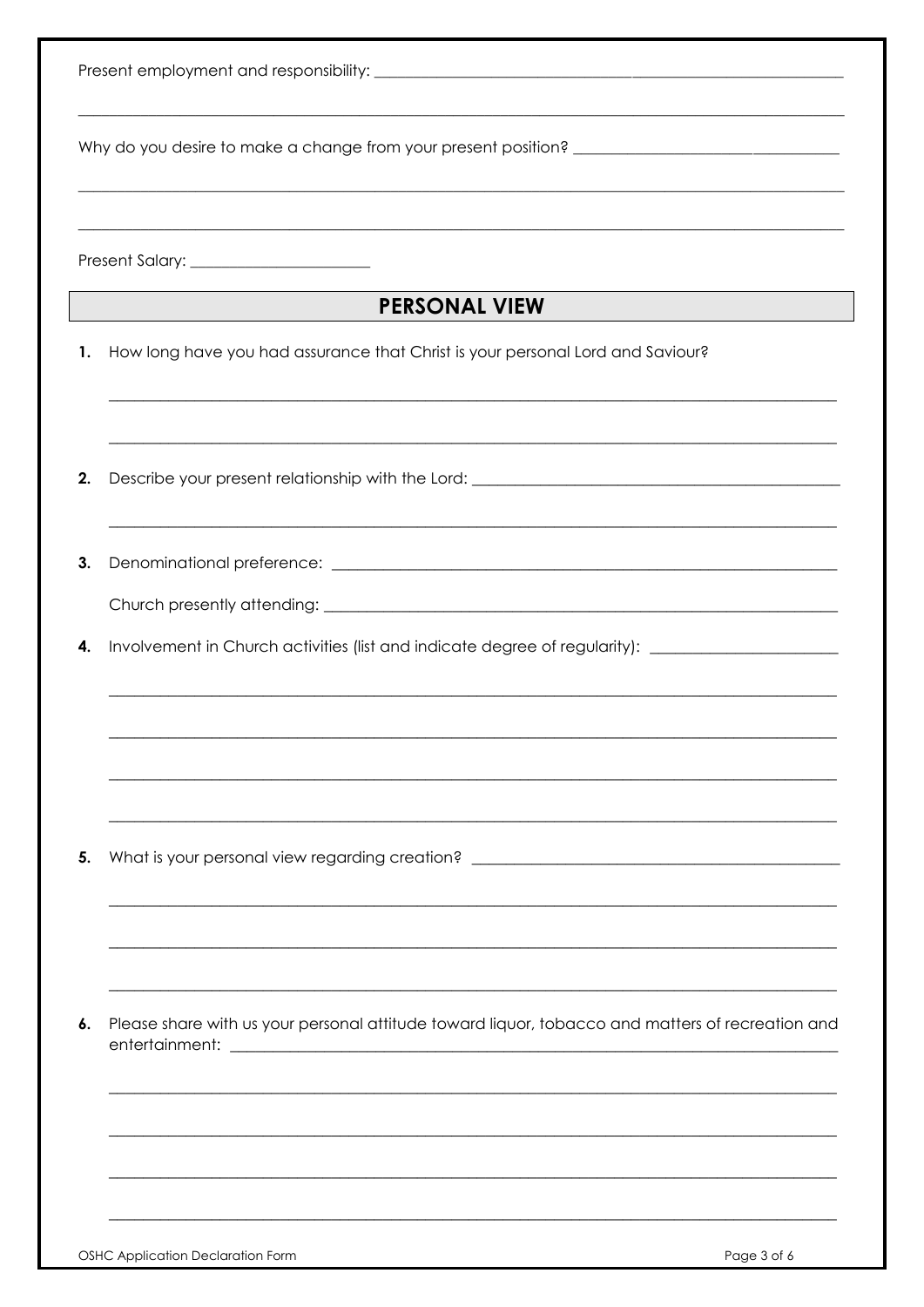| 7. If married, will your partner give sympathetic support to these same standards of faith and life? |  |  |  |  |  |  |  |  |  |  |  |  |  |
|------------------------------------------------------------------------------------------------------|--|--|--|--|--|--|--|--|--|--|--|--|--|
|------------------------------------------------------------------------------------------------------|--|--|--|--|--|--|--|--|--|--|--|--|--|

| 8. | Have you recognised any leading of the Lord in your life towards employment in a Christian<br>School?<br>If so, describe: $\sqrt{\frac{2}{\pi}}$                                                             |
|----|--------------------------------------------------------------------------------------------------------------------------------------------------------------------------------------------------------------|
| 9. | Have you been involved in personal evangelism? _________________________________                                                                                                                             |
|    | ,我们也不能在这里的时候,我们也不能在这里的时候,我们也不能在这里的时候,我们也不能会在这里的时候,我们也不能会在这里的时候,我们也不能会在这里的时候,我们也不能<br>10. Would you want your children to be educated in a Christian School? State reasons - (if you                          |
|    | <u> 1989 - Johann John Harry Harry Harry Harry Harry Harry Harry Harry Harry Harry Harry Harry Harry Harry Harry</u>                                                                                         |
|    | <u> 1980 - Johann Barn, amerikan bernama di sebagai bernama di sebagai bernama di sebagai bernama di sebagai bern</u><br>12. What are your convictions regarding rock music, Christian Rock, folk rock, etc? |
|    | 13. Please state your views and experience of Water Baptism and Baptism in the Holy Spirit.                                                                                                                  |
|    |                                                                                                                                                                                                              |
|    |                                                                                                                                                                                                              |
|    |                                                                                                                                                                                                              |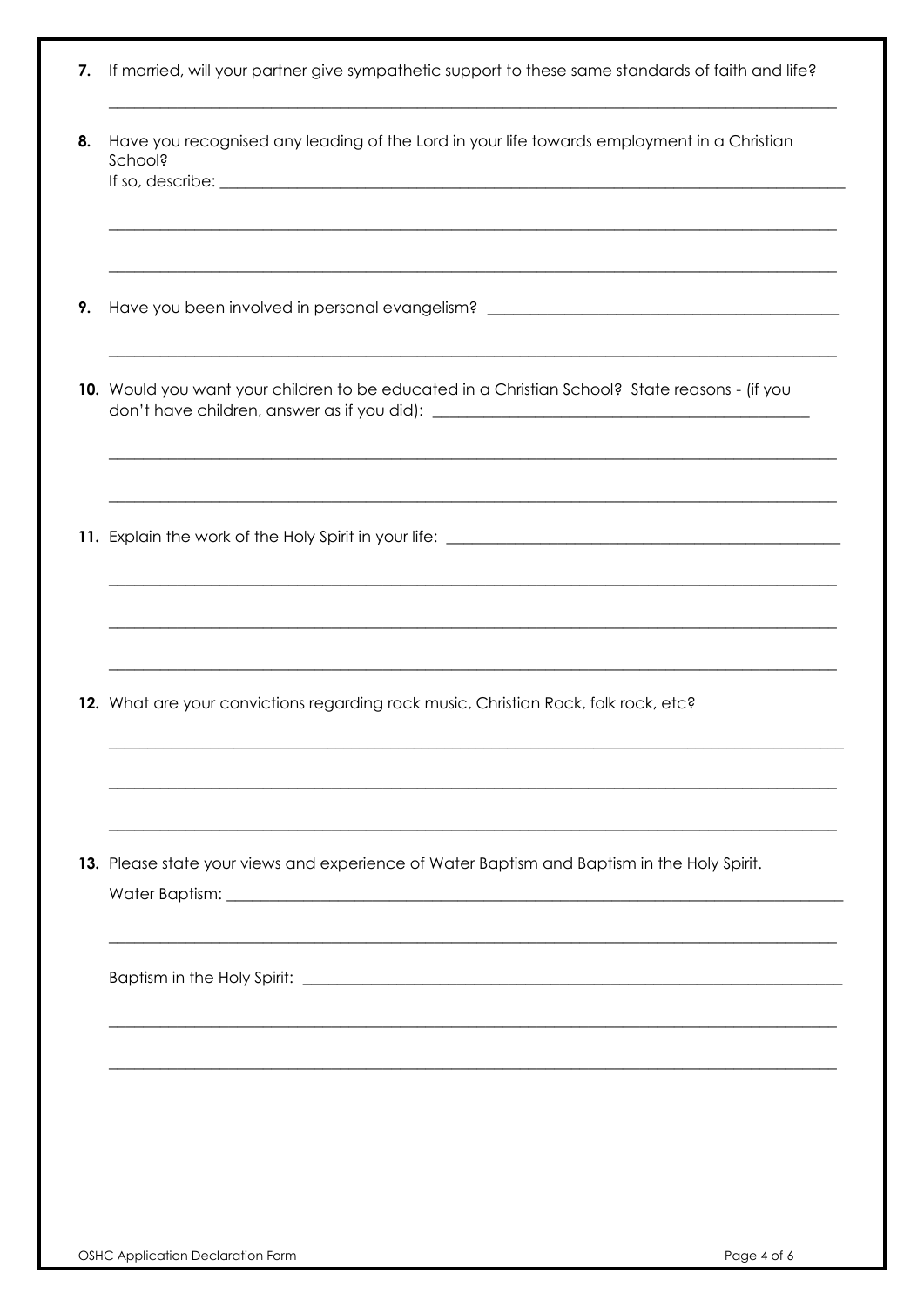#### **REFERENCES**

| 1. Spiritual - a spiritual leader who knows you well                            |  |
|---------------------------------------------------------------------------------|--|
|                                                                                 |  |
|                                                                                 |  |
|                                                                                 |  |
| 2. Pastoral - Pastor of the Church you now attend (if different from above)     |  |
|                                                                                 |  |
|                                                                                 |  |
|                                                                                 |  |
| 3. Professional - someone who has supervised your work, preferably in education |  |
|                                                                                 |  |
|                                                                                 |  |
|                                                                                 |  |